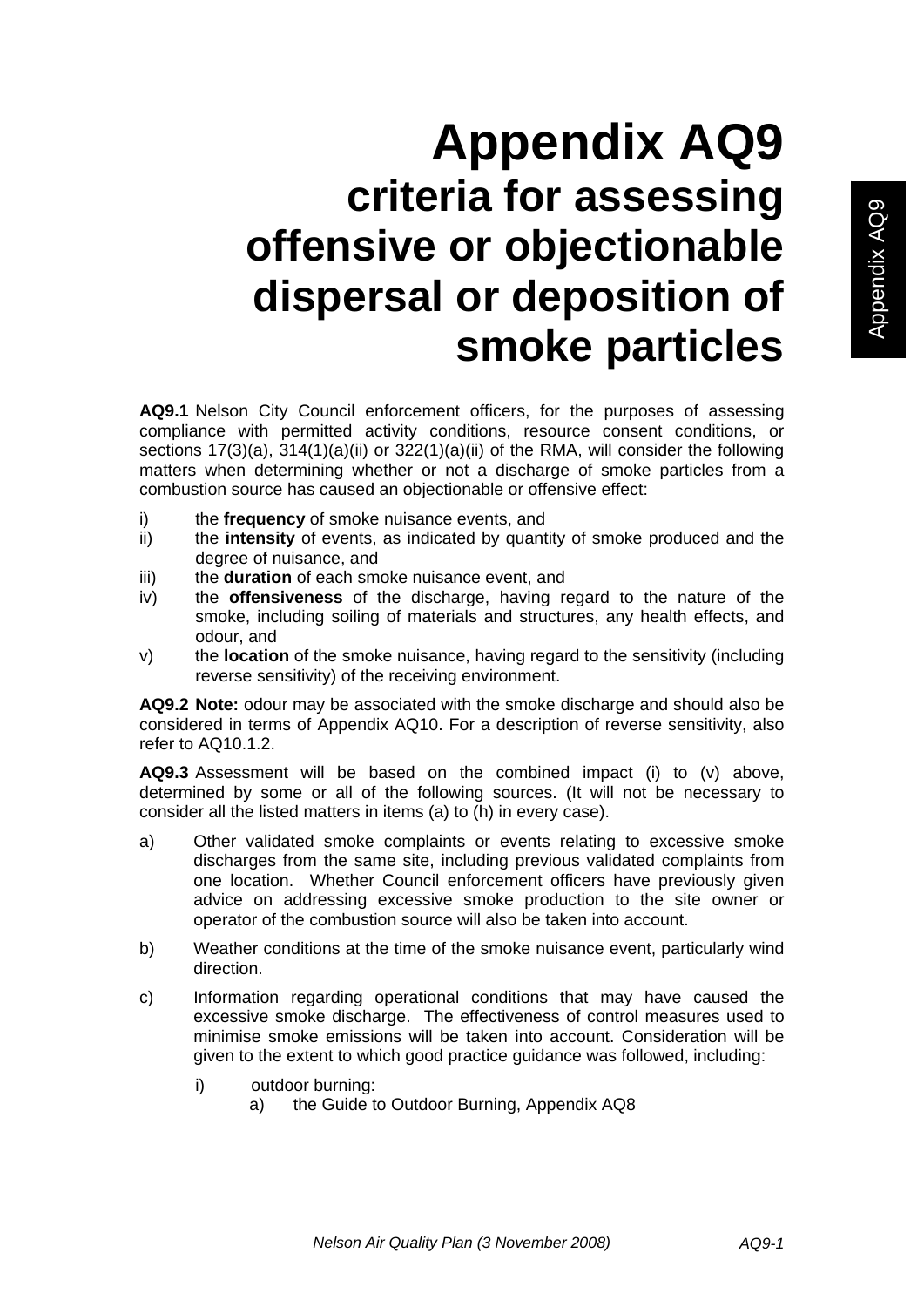- ii) large scale fuel burning appliances:
	- a) operation according to manufacturer's instructions and any relevant codes of practice (such as the CRL Environmental Code of Practice for Coal Fired Boilers under 5 MW Capacity), and
	- b) compliance with minimum fuel quality specifications, including: moisture content of wood; ash and fines content of coal; sulphur content (relating to odour and potential health effects), and
	- c) frequency of equipment maintenance, including ash removal, adjustment of the fuel to air ratio and testing of combustion gases or compression ratio/power output (as appropriate), and
	- d) the results of any measurements of the concentration of suspended particulate in the combustion gas, and
	- e) compliance with minimum stack height and design requirements.
- iii) small scale fuel burning devices:
	- a) compliance with any minimum fuel quality specifications, where relevant, including: moisture content of wood; ash and fines content of coal; sulphur content (relating to odour and potential health effects). For wood, regard will be had to where and how the wood is stored, and whether the method of storage is considered capable of yielding wood of the moisture content specified in the plan rules, and
	- b) compliance with minimum chimney height and design requirements, and
	- c) compliance with any minimum suspended particulate emission criteria for the fuel burning device (as specified in Appendix AQ2), and
	- d) operation of solid fuel burning appliances for extended periods at 'low burn' such that the fire smoulders (this is not regarded as good practice and can result in excessive smoke emissions), and
	- e) the age and capability of the fuel burning device, and level of smoke production that might be reasonably expected from such a device if appropriately operated, and
	- f) the requirement to take all reasonable steps to minimise the production of 'excess smoke'.
- d) The duration of observed smoke emissions from the chimney or fire, having regard to the following guidelines:
	- i) large scale fuel burning equipment:
		- a) solid fuel burning dark smoke (darker than Ringelmann Shade No.1) for more than 30 minutes in the case of a cold start and more than two minutes during each succeeding hour of operation.
		- b) gas and oil burning equipment dark smoke (darker than Ringelmann Shade No.1) for more than two minutes during each hour of operation.
	- ii) small scale fuel burning devices:
		- a) dark smoke (darker than Ringelmann Shade No.1) for more than 15 minutes in the case of a cold start and more than five minutes during each succeeding hour of operation.